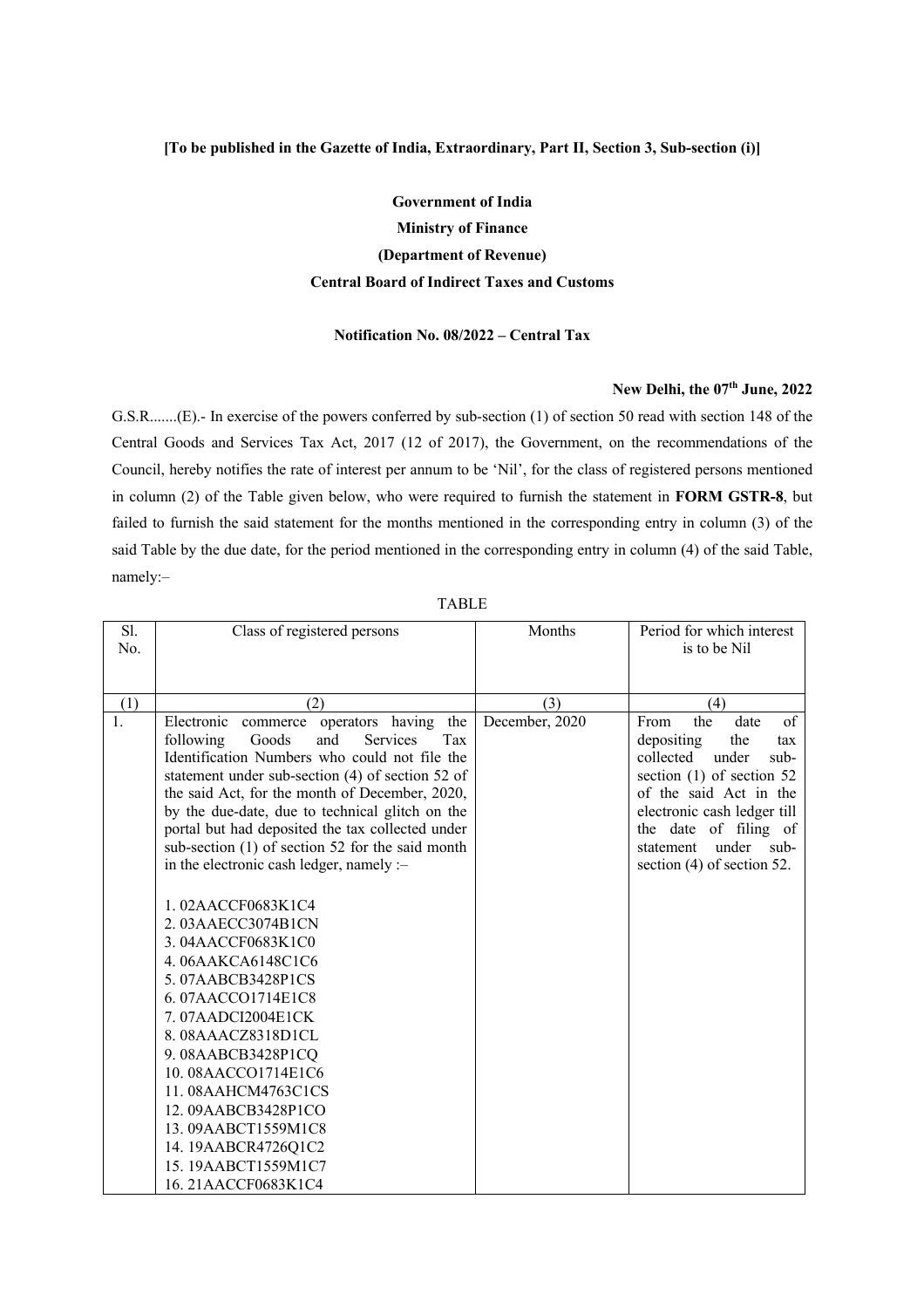|    | 17. 23AABCB3428P1CY                                                                                  |                     |                              |
|----|------------------------------------------------------------------------------------------------------|---------------------|------------------------------|
|    | 18. 27AAACZ8318D1CL                                                                                  |                     |                              |
|    | 19.32AAECC3074B1CM                                                                                   |                     |                              |
|    | 20.33AACCO1714E1CD                                                                                   |                     |                              |
|    | 21.03AACCF0683K1C2                                                                                   |                     |                              |
|    | 22.06AAHCM7396M1C0                                                                                   |                     |                              |
|    | 23.07AAACZ8318D1CN                                                                                   |                     |                              |
|    | 24.07AADCD4946L1CN                                                                                   |                     |                              |
|    |                                                                                                      |                     |                              |
|    | 25.07AAECC3074B1CF                                                                                   |                     |                              |
|    | 26.07AAKCA6148C1C4                                                                                   |                     |                              |
|    | 27.08AAECM9636P1CY                                                                                   |                     |                              |
|    | 28.08AAKCA6148C1C2                                                                                   |                     |                              |
|    | 29.09AAECC3074B1CB                                                                                   |                     |                              |
|    | 30. 10AACCF0683K1C7                                                                                  |                     |                              |
|    | 31.10AAICA3918J1C8                                                                                   |                     |                              |
|    | 32. 19AADCD4946L1CI                                                                                  |                     |                              |
|    | 33. 23AADCD4946L1CT                                                                                  |                     |                              |
|    | 34. 24AAHCM4763C1CY                                                                                  |                     |                              |
|    | 35. 27AABCB3428P1CQ                                                                                  |                     |                              |
|    | 36. 32AACCF0683K1C1                                                                                  |                     |                              |
|    | 37. 36AAACZ8318D1CM                                                                                  |                     |                              |
|    | 38. 29AAFCD0915M1CS                                                                                  |                     |                              |
|    | 39.03AAICA3918J1C3                                                                                   |                     |                              |
|    | 40.06AACCF0683K1CW                                                                                   |                     |                              |
|    | 41.08AACCF0683K1CS                                                                                   |                     |                              |
|    | 42.09AADCD4946L1CJ                                                                                   |                     |                              |
|    | 43. 19AACCF0683K1CP                                                                                  |                     |                              |
|    | 44. 19AAICA3918J1CQ                                                                                  |                     |                              |
|    | 45. 24AACCO1714E1CC                                                                                  |                     |                              |
|    | 46. 27AADCD4946L1CL                                                                                  |                     |                              |
|    | 47. 29AACCF0683K1CO                                                                                  |                     |                              |
|    | 48. 29AADCD4946L1CH                                                                                  |                     |                              |
|    | 49. 33AACCF0683K1CZ                                                                                  |                     |                              |
|    | 50. 33AAICA3918J1C0                                                                                  |                     |                              |
|    | 51.36AADCD4946L1CM                                                                                   |                     |                              |
|    | 52. 36AAICA3918J1CU                                                                                  |                     |                              |
|    | 53.09AACCF0683K1CQ                                                                                   |                     |                              |
|    | 54.09AAICA3918J1CR                                                                                   |                     |                              |
|    | 55.08AAICA3918J1CT                                                                                   |                     |                              |
|    | 56. 24AAICA3918J1CZ                                                                                  |                     |                              |
|    | 57.27AAICA3918J1CT                                                                                   |                     |                              |
|    | 58. 24AACCF0683K1CY                                                                                  |                     |                              |
|    | 59.07AACCF0683K1CU                                                                                   |                     |                              |
|    | 60.07AAICA3918J1CV                                                                                   |                     |                              |
| 2. |                                                                                                      | September,<br>2020, | From<br>the<br>date<br>of    |
|    | Electronic<br>the<br>commerce<br>operators<br>having<br>following<br>Goods<br>and<br>Services<br>Tax | October,<br>2020,   | depositing<br>the<br>tax     |
|    | Identification Numbers who could not file the                                                        | November,<br>2020,  | collected<br>under<br>sub-   |
|    | statement under sub-section (4) of section 52 of                                                     | December, 2020 and  | section $(1)$ of section 52  |
|    | the said Act for the months mentioned in                                                             | January, 2021.      | of the said Act in the       |
|    | column (3), by the due-date, due to technical                                                        |                     | electronic cash ledger till  |
|    | glitch on the portal but had deposited the tax                                                       |                     | the date of filing of        |
|    | collected under sub-section $(1)$ of section 52 for                                                  |                     | under<br>sub-<br>statement   |
|    | the said months in the electronic cash ledger:-                                                      |                     | section $(4)$ of section 52. |
|    |                                                                                                      |                     |                              |
|    | 1.06AAHCP1178L1CF                                                                                    |                     |                              |
|    | 2.07AAHCP1178L1CD                                                                                    |                     |                              |
|    | 3. 19AAHCP1178L1C8                                                                                   |                     |                              |
|    | 4.24AAHCP1178L1CH                                                                                    |                     |                              |